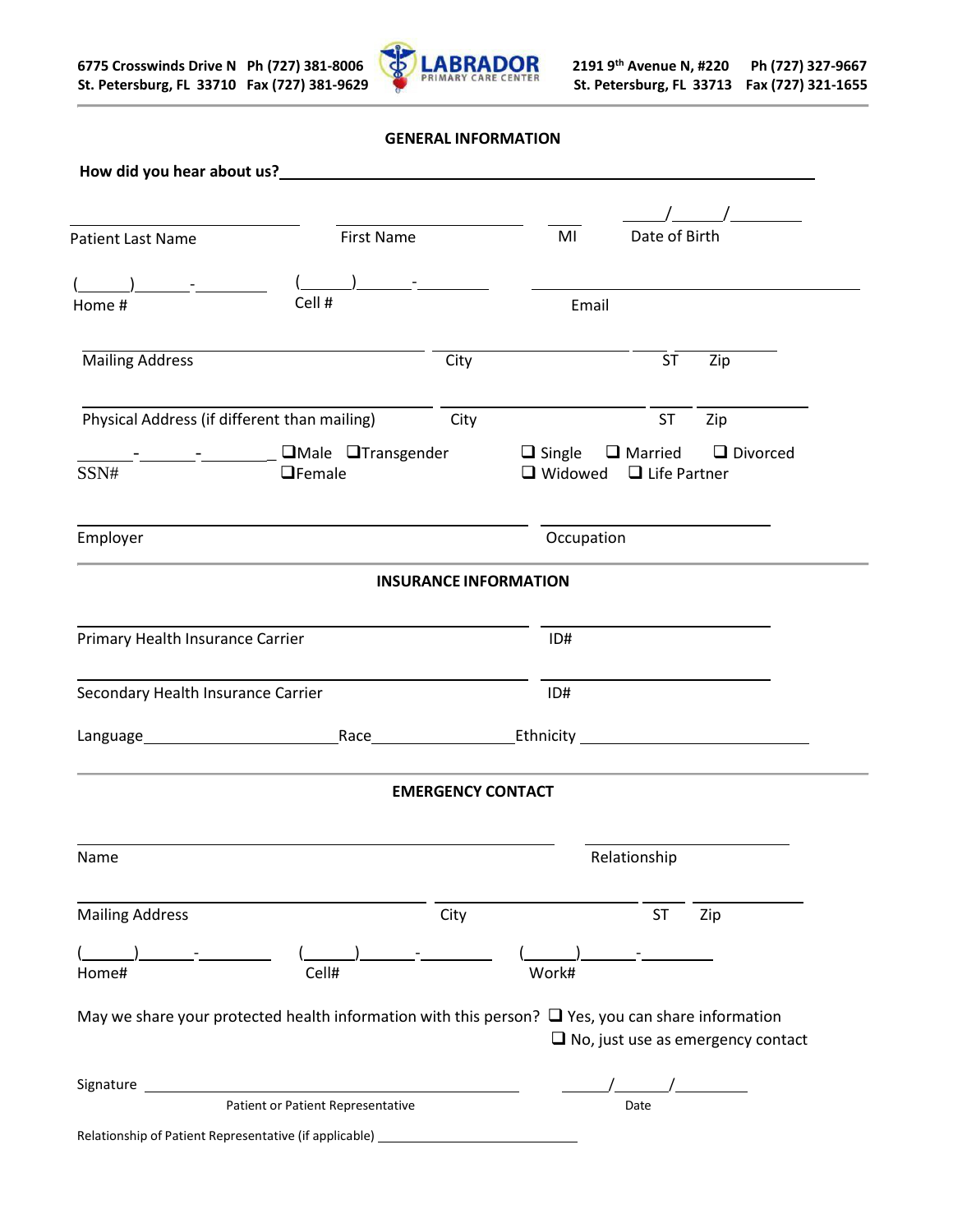

# **PATIENT MEDICAL INFORMATION**

Previous Physician Name

Physician Address / Location

Ph# ( ) - *Date of last physical* 

# **HAVE YOU HAD ANY OF THE FOLLOWING ?**

|                                 | <b>YES</b> | <b>NO</b> |                            | <b>YES</b> | <b>NO</b> |                                        | <b>YES</b> | <b>NO</b> |
|---------------------------------|------------|-----------|----------------------------|------------|-----------|----------------------------------------|------------|-----------|
| Amputation, location?           | ❏          | $\Box$    | <b>Diabetes</b>            | □          | □         | Nervous Breakdown                      | □          | □         |
| Anemia                          | $\Box$     | $\Box$    | Emphysema/COPD             | ❏          | $\Box$    | Ostomy, Location?                      | □          | ◻         |
| <b>Alcohol Overuse</b>          | $\Box$     | $\Box$    | Falls                      | $\Box$     | $\Box$    | Pacemaker                              | $\Box$     | $\Box$    |
| Allergies other than medication | $\Box$     | ❏         | Gout                       | ❏          | ❏         | Paralysis                              |            |           |
| Arthritis, where?               | $\Box$     | $\Box$    | HIV/AIDS                   | ❏          | $\Box$    | <b>Rheumatic Fever</b>                 | ◻          | □         |
| Asthma                          |            |           | <b>Heart Attack</b>        | $\Box$     | $\Box$    | Seizures                               | ❏          | ❏         |
| Balance issues / Dizzy          | $\Box$     | $\Box$    | <b>Heart Failure</b>       | ❏          | $\Box$    | <b>Sexually Transmitted</b><br>disease | ◻          | $\Box$    |
| <b>Bladder control issues</b>   | $\Box$     | ❏         | Other heart disease        | $\Box$     | $\Box$    | Sleep Apnea                            | ❏          | ◻         |
| <b>Bleeding Disorder</b>        | $\Box$     | ❏         | <b>Hepatitis</b>           | ❏          | $\Box$    | <b>Stomach Ulcers</b>                  | ❏          | ◻         |
| Cancer, type?                   | $\Box$     | ❏         | <b>High Blood Pressure</b> | ❏          | ❏         | Stroke                                 | ❏          | $\Box$    |
| Cardiac Arrhythmias, type?      | $\Box$     | ❏         | Jaundice                   | ❏          | ❏         | TIA                                    | ❏          | $\Box$    |
| Colitis, type? _____________    | $\Box$     | ❏         | Kidney Disease             | □          | $\Box$    | Thyroid Disease,<br>hypo or hyper?     | ❏          | □         |
| Depression                      | ❏          | ❏         | <b>Migraines</b>           | ❏          | $\Box$    | Vascular Disease                       | □          | П         |

# **PERSONAL HABITS**

|                                                            |                                                                                   | Do you exercise regularly? UYes UNo If yes, how often? _________________________                                                                                                                                                          |  |
|------------------------------------------------------------|-----------------------------------------------------------------------------------|-------------------------------------------------------------------------------------------------------------------------------------------------------------------------------------------------------------------------------------------|--|
| Have you ever smoked? $\Box$ Yes $\Box$ No                 |                                                                                   |                                                                                                                                                                                                                                           |  |
| If yes, are you a regular smoker now? $\Box$ Yes $\Box$ No |                                                                                   |                                                                                                                                                                                                                                           |  |
|                                                            | If yes, number of years smoked__________. If no, when did you quit? _____________ |                                                                                                                                                                                                                                           |  |
| Have you ever used chewing tobacco? $\Box$ Yes $\Box$ No   |                                                                                   |                                                                                                                                                                                                                                           |  |
|                                                            |                                                                                   | Do you regularly drink alcohol? UYes UNo If yes, how often? [100] November 2010 11: 15: 16: 17: 18: 17: 18: 1                                                                                                                             |  |
|                                                            |                                                                                   | If you have ever used any of the following drugs, please check and provide the date last used:                                                                                                                                            |  |
|                                                            |                                                                                   | □Marijuana □ □LSD □ □Heroin □ □Cocaine □ □Speed     Other                                                                                                                                                                                 |  |
|                                                            |                                                                                   |                                                                                                                                                                                                                                           |  |
|                                                            |                                                                                   |                                                                                                                                                                                                                                           |  |
|                                                            |                                                                                   | <b>OTHER HOSPITALIZATIONS</b> List reason & dates <b>Later List of Allen Control Control Control Control Control Control Control Control Control Control Control Control Control Control Control Control Control Control Control Cont</b> |  |
|                                                            |                                                                                   |                                                                                                                                                                                                                                           |  |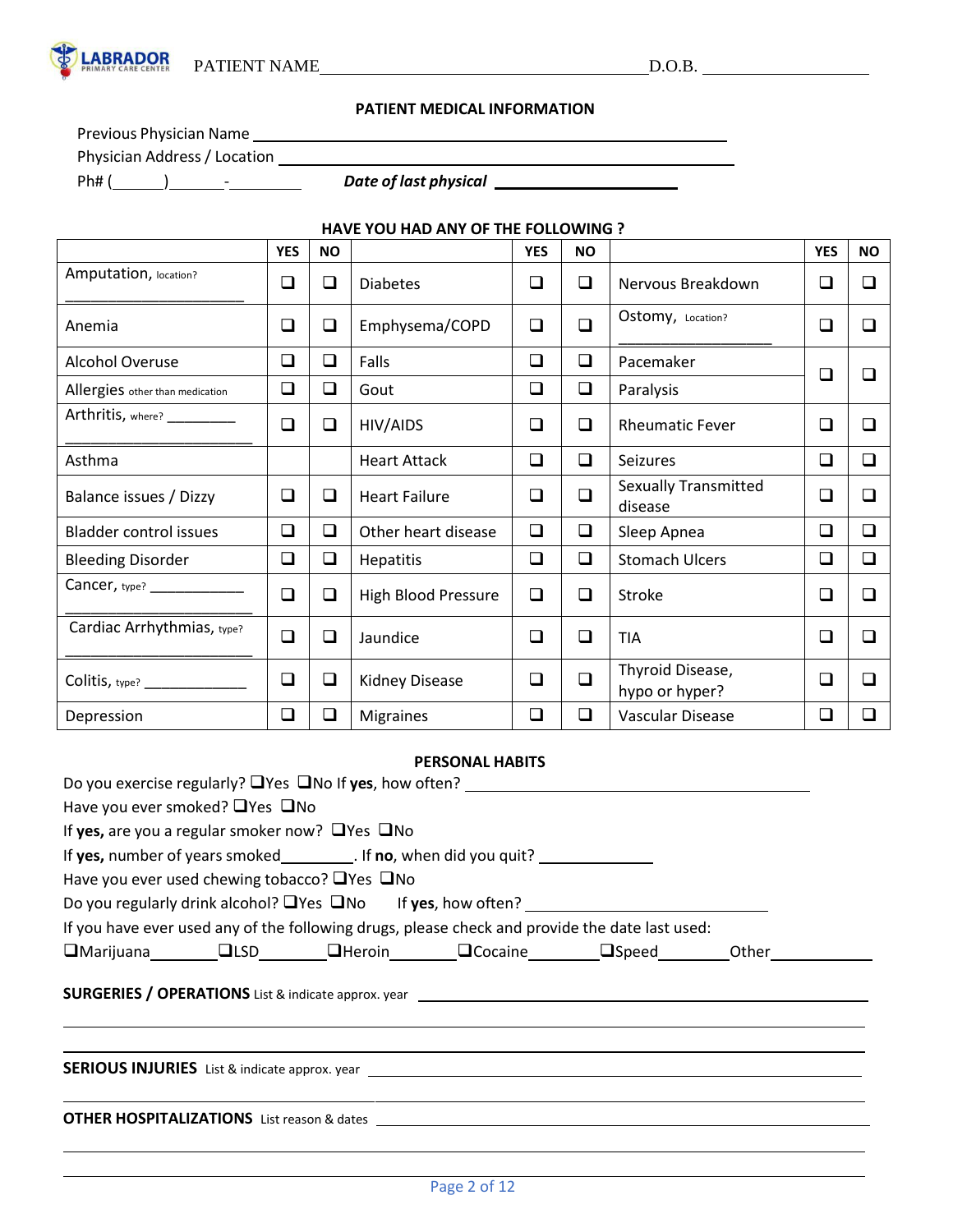# **PREVENTATIVE HISTORY**

| <b>PREVENTIVE SCREENING / TEST</b>   | <b>DATE</b> | <b>IMMUNIZATIONS</b> | <b>YEAR</b> |
|--------------------------------------|-------------|----------------------|-------------|
| DEXA (bone density test)             |             | <b>Hepatitis A</b>   |             |
| Eye exam                             |             | <b>Hepatitis B</b>   |             |
| Foot exam                            |             | Polio                |             |
| <b>EKG</b>                           |             | Chicken Pox          |             |
| Cholesterol / Lipids                 |             | Tetanus              |             |
| HgbA1c (lab test for diabetes)       |             | Pneumococcal         |             |
| Colonoscopy                          |             | Flu                  |             |
| FOBT (fecal occult blood test)       |             | Shingles             |             |
| PAP / Pelvic Exam                    |             | Covid                |             |
| PSA (prostate test)                  |             |                      |             |
| Digital rectal exam (prostate check) |             |                      |             |
| Mammogram                            |             |                      |             |

# **FAMILY HISTORY**

| <b>Family Member</b> |   | <b>Sex</b> |            | <b>If Living</b>      | <b>If Deceased</b>          |
|----------------------|---|------------|------------|-----------------------|-----------------------------|
|                      |   |            | <b>AGE</b> | <b>Current Health</b> | AGE at death Cause of death |
| Father               | M |            |            |                       |                             |
| Mother               |   | F          |            |                       |                             |
| Brothers / Sisters   | M | F          |            |                       |                             |
| Brothers / Sisters   | M | F          |            |                       |                             |
| Sons/Daughters       | M | F          |            |                       |                             |
| Sons/Daughters       | M | -F         |            |                       |                             |

# **Check if any blood relative has or had any of the following & enter their relationship**

|                          | <b>YES</b>               | <b>NO</b> | Relationship to you |                          | <b>YES</b>               | <b>NO</b>                | Relationship to you |
|--------------------------|--------------------------|-----------|---------------------|--------------------------|--------------------------|--------------------------|---------------------|
| Asthma                   | ❏                        |           |                     | High Blood Pressure      | ❏                        | ❏                        |                     |
| <b>Bleeding Tendency</b> | $\Box$                   | ❏         |                     | <b>Intestinal Polyps</b> | $\overline{\phantom{a}}$ | $\Box$                   |                     |
| Cancer                   | $\overline{\phantom{a}}$ |           |                     | <b>Kidney Disease</b>    | $\Box$                   | ❏                        |                     |
| Colitis                  | $\overline{\phantom{a}}$ | └         |                     | Leukemia                 | $\overline{\phantom{a}}$ | ❏                        |                     |
| Congenital Heart         | $\Box$                   | П         |                     | <b>Nervous</b>           | ⊐                        | $\Box$                   |                     |
| <b>Disease</b>           |                          |           |                     | Breakdown                |                          |                          |                     |
| <b>Diabetes</b>          | ⊐                        | П         |                     | <b>Rheumatic Fever</b>   | $\Box$                   | $\overline{\phantom{a}}$ |                     |
| Epilepsy                 | □                        | □         |                     | Sickle Cell Anemia       | ┘                        | $\Box$                   |                     |
| Gout                     | ⊐                        | $\Box$    |                     | <b>Stomach Ulcers</b>    | $\Box$                   | ❏                        |                     |
| Epilepsy                 | $\Box$                   |           |                     | Stroke                   | $\overline{\phantom{a}}$ | $\Box$                   |                     |
| <b>Heart Attack</b>      | ❏                        | $\Box$    |                     | Suicide                  | $\overline{\phantom{a}}$ | $\Box$                   |                     |
|                          |                          |           |                     | Other                    | $\overline{\phantom{a}}$ | $\Box$                   |                     |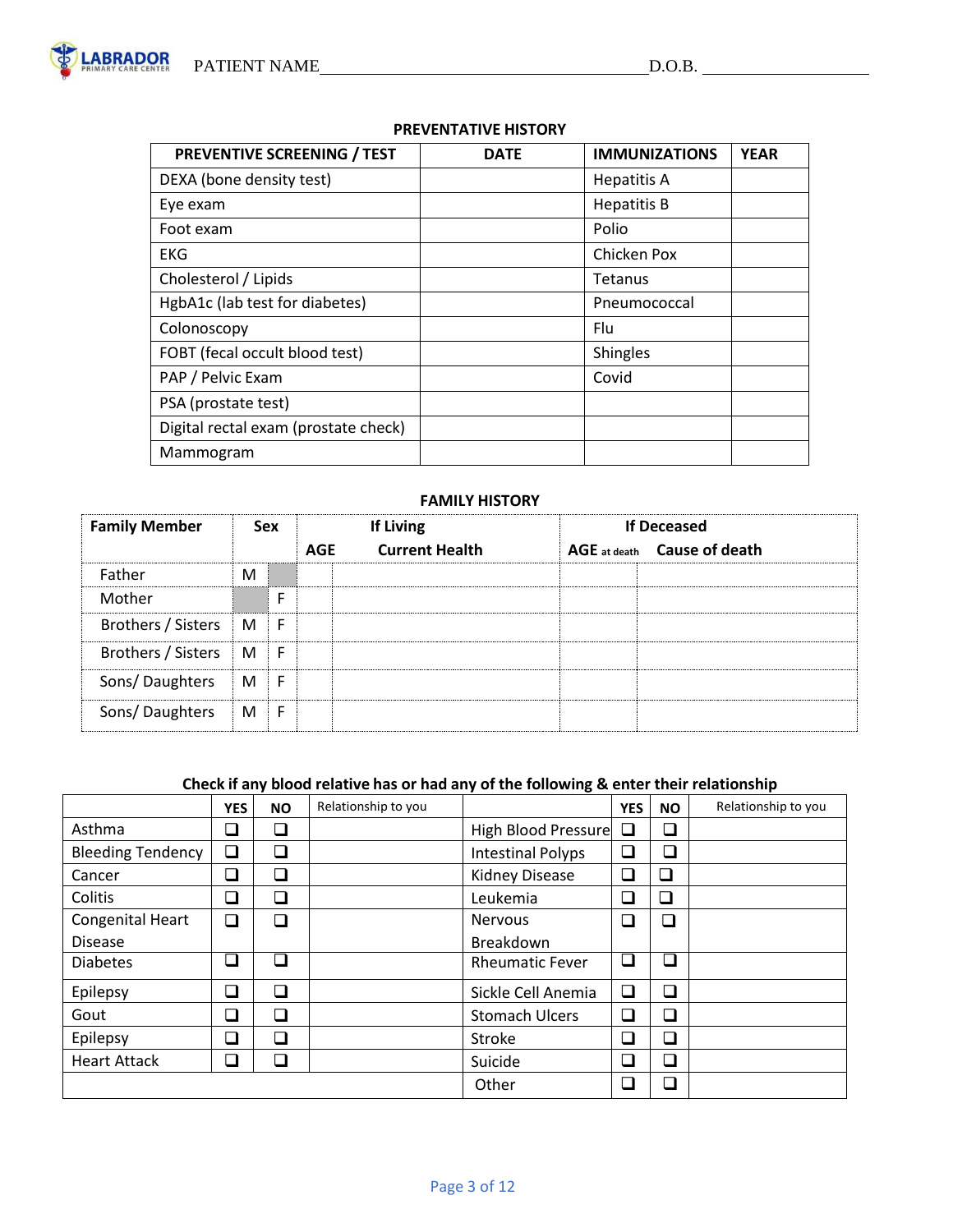| PATIENT NAME<br>D.O.B. |  |
|------------------------|--|

**PRIMARY PHARMACY** 

**PHARMACY #2**

**PHONE # PHONE #** 

**ADDRESS/LOCATION**

**ABRADOR** 

**ADDRESS/LOCATION**

# **LIST OF CURRENT MEDICATIONS / VITAMINS / SUPPLEMENTS** If no current medications, check here❑

| <b>MEDICATION</b> | <b>DOSAGE</b> | <b>HOW OFTEN</b> | <b>WHEN STARTED?</b> |
|-------------------|---------------|------------------|----------------------|
|                   |               |                  |                      |
|                   |               |                  |                      |
|                   |               |                  |                      |
|                   |               |                  |                      |
|                   |               |                  |                      |
|                   |               |                  |                      |
|                   |               |                  |                      |
|                   |               |                  |                      |
|                   |               |                  |                      |
|                   |               |                  |                      |
|                   |               |                  |                      |
|                   |               |                  |                      |
|                   |               |                  |                      |
|                   |               |                  |                      |
|                   |               |                  |                      |
|                   |               |                  |                      |

Are you allergic to any medications?  $□Yes □No$  if yes, please list medication and adverse reaction

| <b>MEDICATION</b> | <b>ALLERGIC REACTION</b> |
|-------------------|--------------------------|
|                   |                          |
|                   |                          |
|                   |                          |

# **ALL MEDICATION BOTTLES MUST BE BROUGHT TO EACH OFFICE VISIT**

| What other doctors / specialists do you see? |  |                            |  |  |  |  |
|----------------------------------------------|--|----------------------------|--|--|--|--|
| Doctor name                                  |  | Specialty <b>Specialty</b> |  |  |  |  |
| Doctor name                                  |  | Specialty                  |  |  |  |  |
| Doctor name                                  |  | Specialty                  |  |  |  |  |
| Doctor name                                  |  | Specialty Specialty        |  |  |  |  |
|                                              |  |                            |  |  |  |  |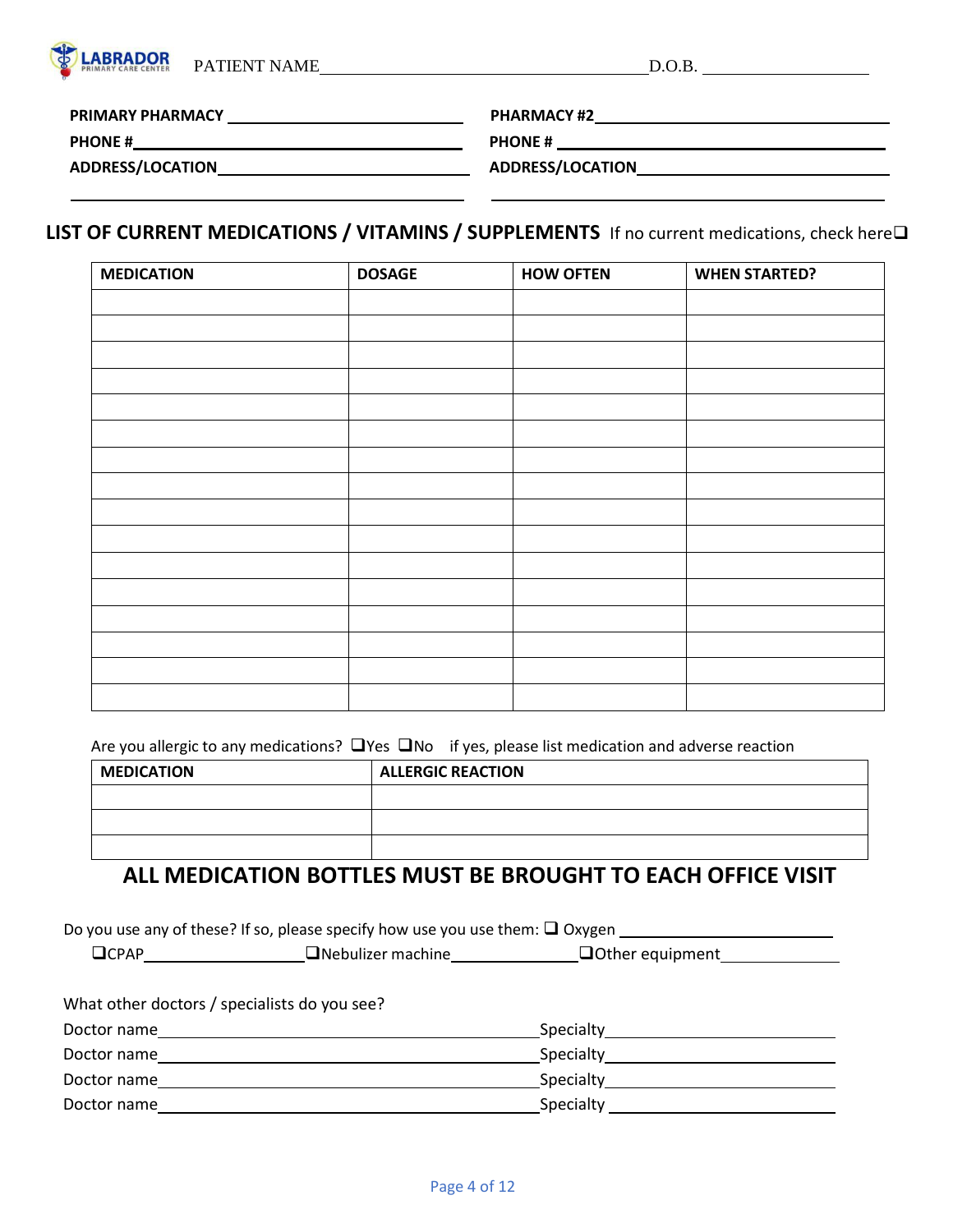PATIENT NAME D.O.B.

**ABRADOR** 

# **AUTHORIZATION TO RELEASE MEDICAL RECORDS TO LABRADOR PRIMARY CARE CENTER**

I hereby authorize the following healthcare provider(s) and its physicians, employees and agents to release or disclose to Labrador Primary Care Center and its representatives all of my medical records including records pertaining to treatment, prognosis and diagnosis, including any specially protected or listed records, such as those relating to psychological or psychiatric impairments, drug abuse, alcoholism, sickle cell anemia, or HIV infection.

I further authorize you to provide to and discuss with Labrador Primary Care staff and its representatives any confidential information with respect to my medical condition or treatment, either formally or informally.

# **Authorized to release medical records:**

| Dr.<br><u> 1989 - Johann Stoff, deutscher Stoff, der Stoff, der Stoff, der Stoff, der Stoff, der Stoff, der Stoff, der S</u> |   |                                         |
|------------------------------------------------------------------------------------------------------------------------------|---|-----------------------------------------|
|                                                                                                                              |   |                                         |
|                                                                                                                              |   | $\mathsf{Fax}$ ( ) and $\mathsf{Fax}$ ( |
| Release medical records to: LABRADOR PRIMARY CARE CENTER                                                                     |   |                                         |
|                                                                                                                              | - |                                         |

| 6775 Crosswinds Dr. N, St. Petersburg, FL 33710               | Ph: 727-381-8006  | Fax: 727-381-9629 |
|---------------------------------------------------------------|-------------------|-------------------|
| 2191 9 <sup>th</sup> Avenue N, #220, St. Petersburg, FL 33713 | Ph (727) 327-9667 | Fax: 727-321-1655 |

**Which Records?** ALL medical, psychiatric, psychological diagnosis and treatment records, hospital records, and any records pertaining to my medical history, pathology, including tissue samples, slides and/or blocks, charts and x-ray film reports. Include the following **circled** items:

| <b>Progress notes</b>       | <b>Case Manager notes</b> | Mammogram          | Echo / Stress test  |
|-----------------------------|---------------------------|--------------------|---------------------|
| <b>Emergency Dept notes</b> | <b>Discharge Summary</b>  | Colonoscopy / FOBT | EKG                 |
| <b>Operative Reports</b>    | Labs                      | <b>DEXA</b>        | ALL MEDICAL RECORDS |
| <b>Consultation Reports</b> | Radiology reports         | Eye exam           |                     |

# **Purpose of Disclosure**: Continuity of care

I understand that if the organization authorized to receive the information is not a health plan or healthcare provider, the release of information may no longer be protected by Federal privacy regulations. I understand that I am not required to sign this Authorization to ensure treatment and I may inspect or copy the information to be used or disclosed as provided in CFR 164.524. I understand that any disclosure of information carries with it the potential for an unauthorized re-disclosure and the information may not be protected by Federal confidentiality rule. This authorization shall remain valid for 12 months from the date signed below. Any re-disclosure of this information by recipient is not protected under this authorization.

| Signature                         |                                                                                  |                         |  |  |
|-----------------------------------|----------------------------------------------------------------------------------|-------------------------|--|--|
| Patient or Patient Representative |                                                                                  | Date                    |  |  |
|                                   | Relationship of Patient Representative (if applicable) _________________________ |                         |  |  |
| $1st$ request                     | _2 <sup>nd</sup> request_                                                        | 3 <sup>rd</sup> request |  |  |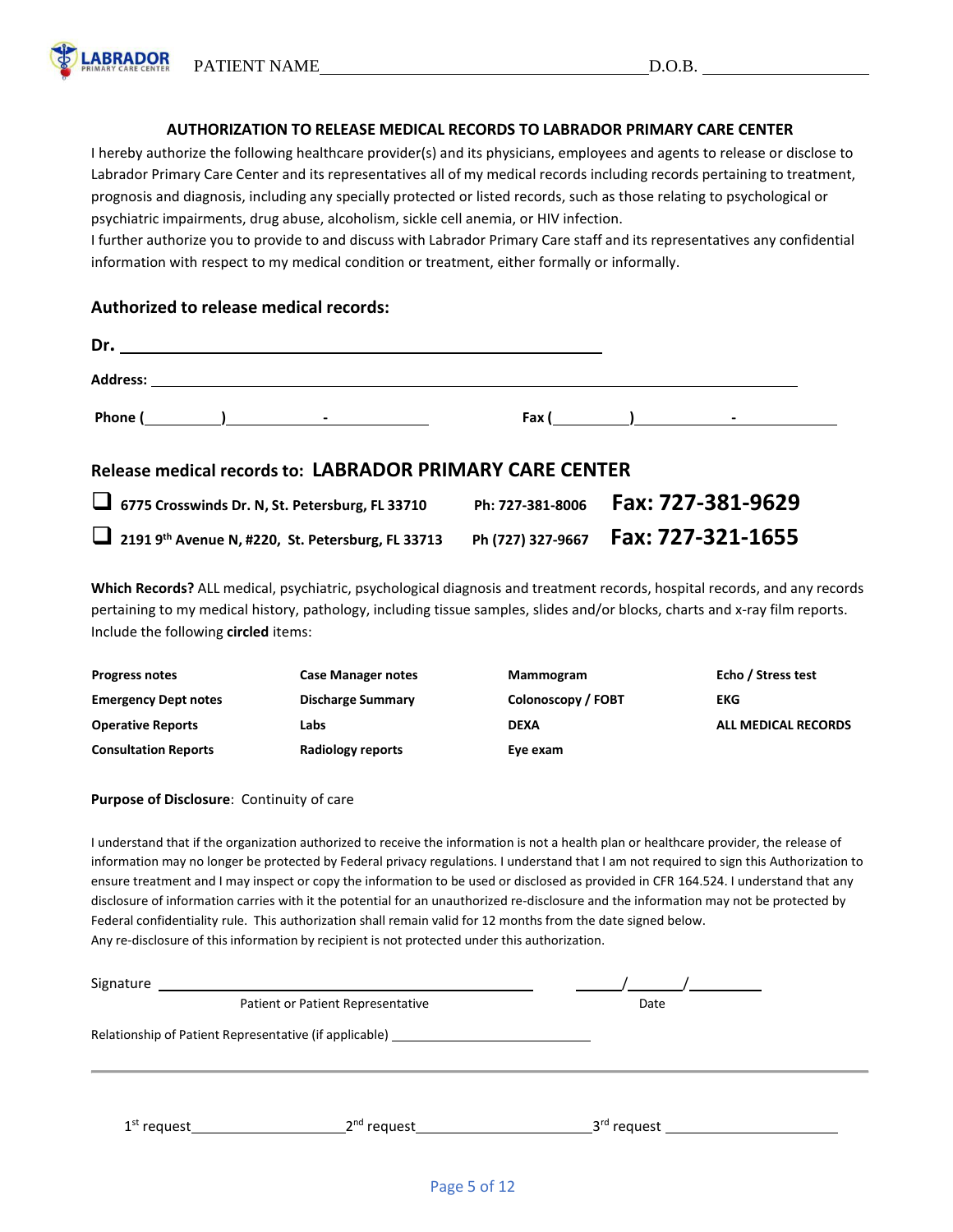

#### **Consent for Release of Protected Health Information to Personal Representative**

I give my written consent for Labrador Primary Care Center to share information regarding my protected health information and care to the following listed persons: I understand that these persons will be treated as personal representatives of myself.

Personal Representatives that Labrador Primary Care Center may share my Protected Health Information with:

| Name | Relationship |
|------|--------------|
| Name | Relationship |

I *do not* want my Protected Health Information shared with anyone other than myself at any time. *Initial here*

### **INITIAL PATIENT AUTHORIZATIONS**

### **Authorization to view RX history from External Source**

I authorize Labrador Primary Care Center to view any and all available RX history from an external source. I am aware that Labrador Primary Care Center and Staff use a secure connection to SureScripts to send and receive most prescriptions in the office.

### **HIPAA Privacy Notice / Office Policy Agreement**

I have received and read a copy of Notice of Privacy Practices/ Office Policies and agree to comply with Office Policies **Authorization to Release Information**

I consent to the use or disclosure of my protected health information by Labrador Primary Care Center for the purpose of diagnosing, providing treatment to me, or obtaining payment for my health care.

### **Authorization for treatment**

I hereby authorize Labrador Primary Care Center staff to render medical services and treatments as deemed necessary.

# **INITIAL FINANCIAL AGREEMENT & PAYMENT POLICY**

# *You are financially responsible for all services rendered in this office.*

#### We may file your Insurance as a courtesy, however any final balance due is ultimately your responsibility.

All co-pays / deductibles and /or account balances are collected at the time of check-in/out

No samples or non-medically necessary prescriptions will be dispensed or written for patient if account is in overdue or collections status.

**Lab draw fees - \$20** blood draw fee for all private pay patients. Medicare recipients are excluded.

**Late cancellation / No-show** - **\$35** fee will be assessed for all provider appointments not cancelled with 24 hours' notice

**NSF/Return Checks fee – \$45** Returned checks will have fees assessed and will be due within 10 days of bank notification.

**Form Fee Agreement** – **\$15** - Disabled Parking Application (forms provided by DMV provided)

**\$55** - FMLA / School / Educational / Disability / Limitation Forms

**Patients covered by Insurance –** I hereby agree to allow Labrador Primary Care Services to file any claims to my insurance company or companies for payment of services rendered in this medical practice. I fully understand that any unpaid balances not covered by my insurance company due to insurance cancellation, deductibles, co-insurance, co-payments, or non-covered services, will be deemed due within 30 days from date of service. (Financial agreements will have to be made with management to carry balances over this period of time.)

**Self pay patients** – Patients seen without insurance coverage will be required to pay the full amount for services rendered on the day of services. Provider visits, lab draws, injections, procedures, and treatments are each priced separately. You will be given all pricing information prior to services being rendered.

Patient accounts with overdue balance or in collection status will have to be paid in full prior to having another appointment. (unless prior arrangements have been made with management)

Page 6 of 12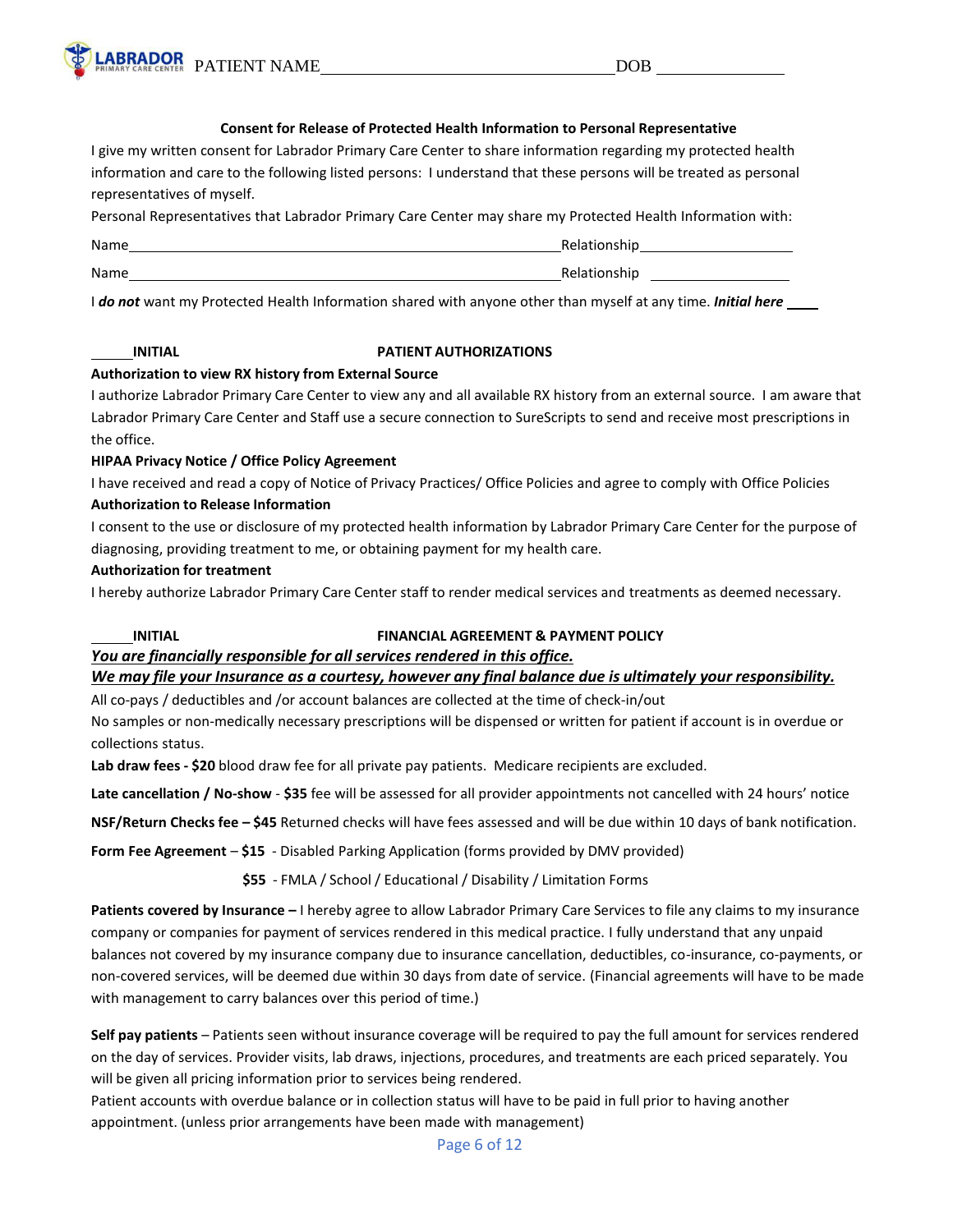#### **INITIAL OFFICE POLICY AGREEMENT**

- 1. Accounts must be kept current in order to continue to receive care.
- 2. Co-pays, deductibles, and overdue balances are collected prior to appointment.
- 3. Please arrive 15 minutes before your appointment time
- 4. Appointments are cancelled if you have not arrived after 15 minutes of appointment time.
- 5. Provider & Physical Therapy appointments require a 24-hour notice to cancel/re-schedule.
- 6. All medicine bottles must be brought to each office visit.
- 7. Medication refills / new requests:
	- a. Medications can only be prescribed to patients that have been evaluated in the last year.
	- b. Prescriptions only provided during office hours; do not contact the on-call provider for refills.
	- c. Request refills when you are near the end of your current supply; we request 24 hours to process refills.
- 8. Office visits with Providers:
	- a. Please do not ask us to address health issues of family members during your appointment.
	- b. Respect our schedule and address all questions within your 15 min. appointment time frame.
- 9. Due to large call volumes, your call may be routed to our answering machine. Please leave a clear message including your name, date of birth, and phone number so that we can return your call promptly.
- 10. To best answer all your questions we ask that you return to the office to obtain your lab and test results.

# **INITIAL CANCELLATION / NO SHOW POLICY**

We understand that there are times when you must miss an appointment due to emergencies or obligations for work or family. However, when you do not call to cancel an appointment, you may be preventing another patient from getting much needed treatment. Conversely, the situation may arise where another patient fails to cancel and we are unable to schedule you for a visit, due to a seemingly "full" appointment book.

- 1. All provider appointments, including physical therapy which are cancelled with less than 24 hours notification may be subject to a **\$35 cancellation fee**; this fee will not be billed to your insurance company. This does not apply to Lab or nursing appointments.
- 2. Patients who do not show up for their appointment without notification will be considered as NO SHOW and will be subject to a **\$35 NO SHOW** fee. Patients who No-Show three (3) or more times in a 12 month period, may be dismissed from the practice thus they will be denied any future appointments.
- 3. We understand that delays can happen however we cannot delay the next patient's appointment. If a patient is 15 minutes past their scheduled time, we will have to reschedule the appointment.
- 4. All cancellation and no-show fees are the sole responsibility of the patient and must be paid in full before the patient's next appointment.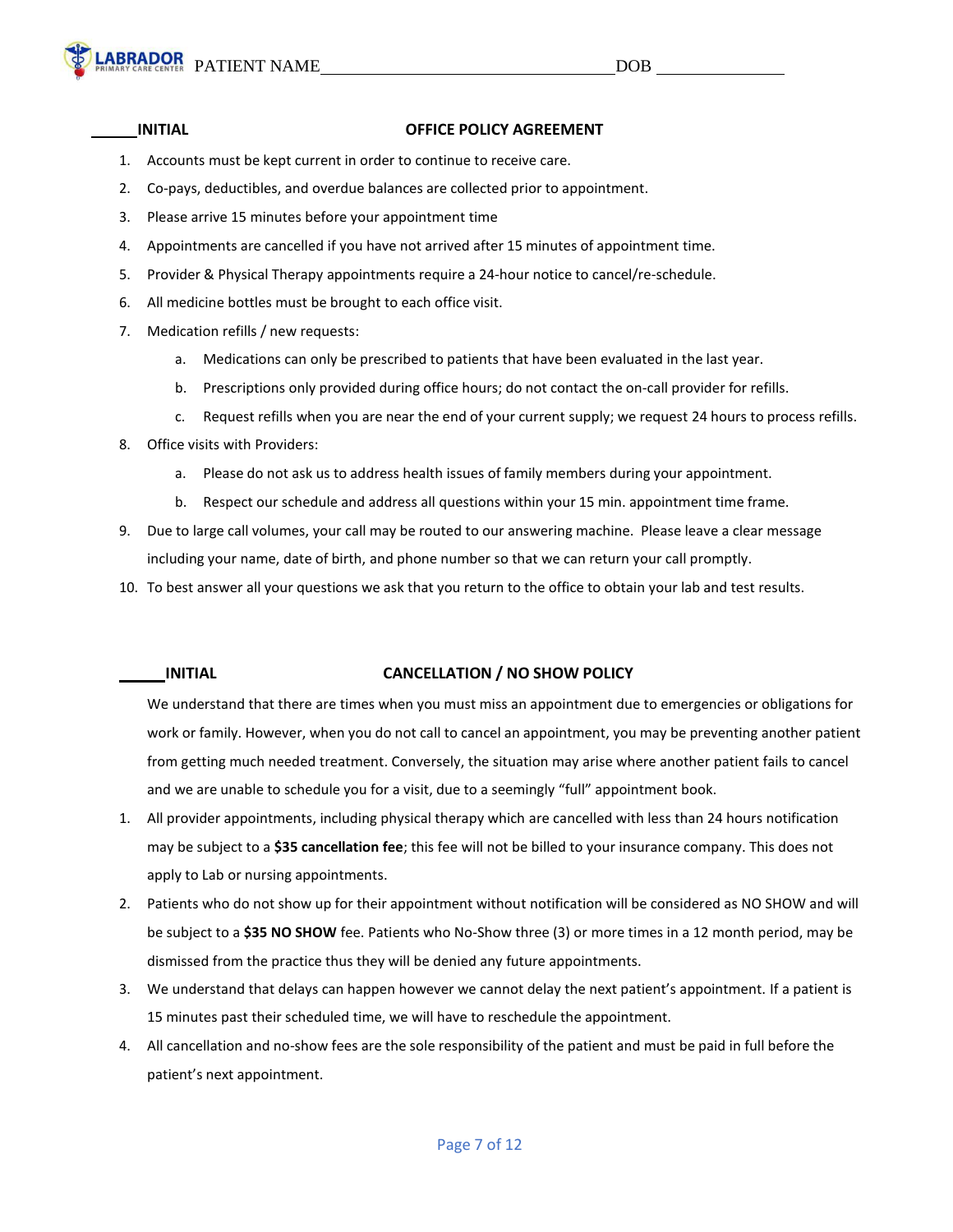

# **BEHAVIOR CONTRACT**

As a patient in this office, you have a responsibility for conducting yourself in a manner consistent with appropriate behavior. We are establishing expectations as to what is, and is not, considered "appropriate behavior" with respect to what will be tolerated in our office. "Appropriate behavior" is defined, but not specifically limited to, the following:

- 1. You will neither threaten nor carry out any form of physical abuse to any physician or other staff members involved in your care in this office.
- 2. You will not touch any physician or other staff members involved in your care.
- 3. You will not emotionally, psychologically or mentally abuse any physician or other staff member involved in your care. Examples of such activities include, but are not limited to, swearing, bullying, insulting, demeaning, degrading or otherwise using offensive language during the course of office visits, telephone calls, e-mails or other communication with the office staff during the course of your seeking care. Such behavior will not be tolerated at any time and may result in your being transferred from the office's care.
- 4. You will also conduct yourself appropriately with other patients seeking care in the office. Failure to do so will be considered the equivalent of acting with inappropriate behavior to the staff.
- 5. You will come to your appointments as scheduled. You will not consistently cancel or "No-show" for appointments. You will have ample opportunity to change appointments when absolutely necessary, but no-call, no-show will not be tolerated. Processes are in place to transfer you from the practice if necessary.

### **Our Commitment & Responsibilities to You**

We are committed to doing all we can to treat your health conditions. We consider our working with you to be a partnership where we will work together cordially and respectfully to help you achieve your best health. As a part of that commitment, we will offer you recommendations as to treatments and/or therapies to help you achieve your best health. Moreover, we will respect your choices and decisions with respect to how you wish to manage and address your health.

#### **Patient Statements**

I have been informed that in order to remain a patient of the practice, I need to conduct myself so that my behavior is appropriate within the office setting. Appropriate behavior needs to be exhibited to any physician who practices in the office as well as to the office staff. Appropriate behavior also needs to be exhibited towards other patients on the premises who are seeking care for their own maladies.

I have been informed and understand that, while my physician will make recommendations as to treatments and/or therapies that could improve my health, my physicians will ultimately respect my decisions with regard to management of my health and well-being.

In addition, I authorize Labrador Primary Care Center to provide a copy of this agreement to my pharmacy, other healthcare providers, or insurance carrier upon request. I also authorize and consent to allow my physician/physician assistant and any other office personnel to disclose or share my medical information and treatment received with any other third parties for purposes of treatment and/or payment purposes. In addition, I agree to waive any applicable privilege or right to privacy or confidentiality with respect to authorizing Labrador Primary Care Center and its personnel to cooperate fully with any state or federal law or any state or federal agency (eg. CMS).

I certify that the information provided by me is correct to the best of my knowledge. Labrador Primary Care Center or any staff members will not be responsible for any errors or omissions that occur secondary to incorrect or incomplete data on this form.

# By signing I affirm that I have read, understand, and agree to all of the above authorizations and policies

| Signature                                              |      |  |
|--------------------------------------------------------|------|--|
| Patient or Patient Representative                      | Date |  |
| Relationship of Patient Representative (if applicable) |      |  |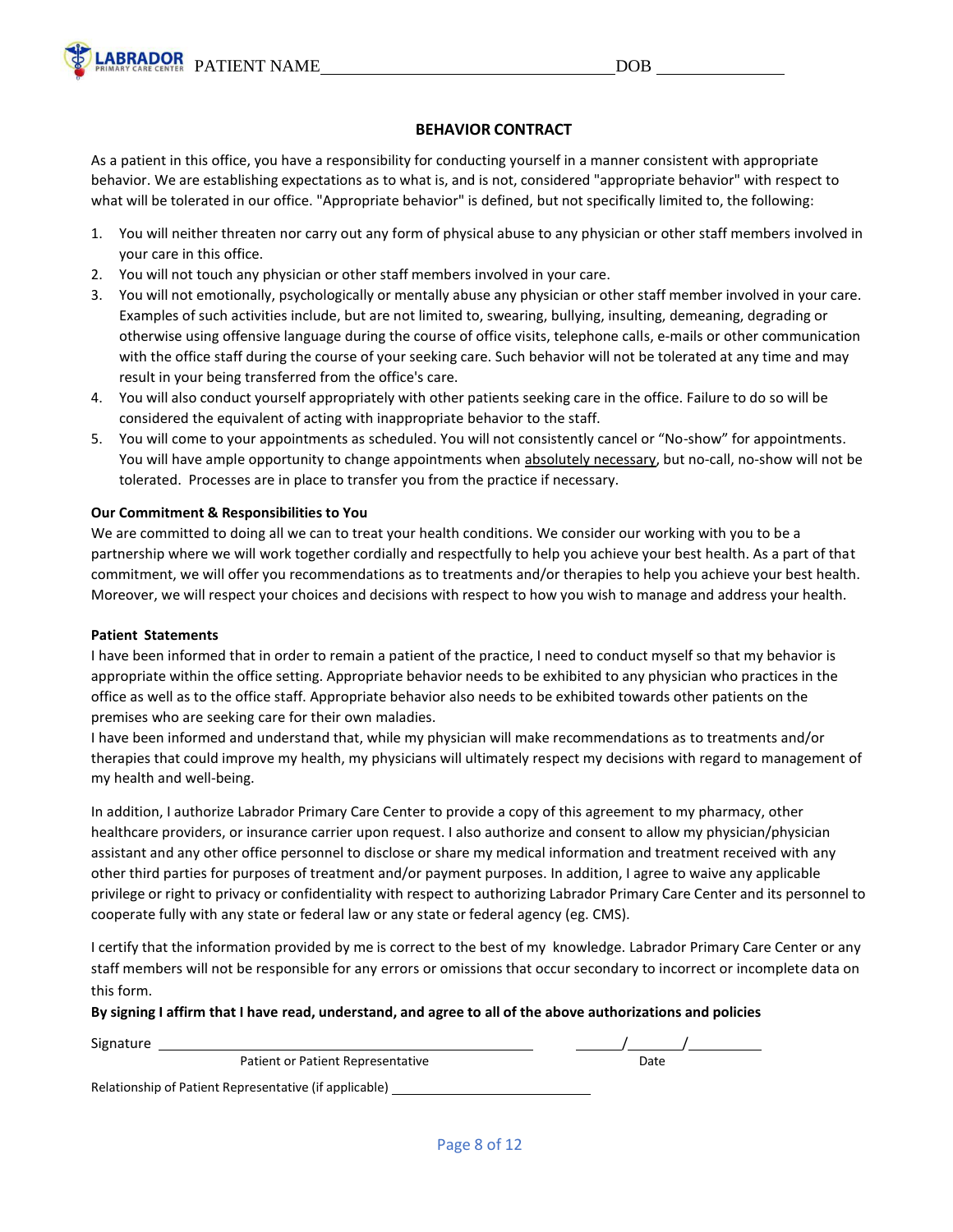

# **PATIENT CONTRACT FOR PAIN CONTROL**

Chronic pain may be helped with the use of narcotic pain medications. A doctor may prescribe appropriate narcotic medications for your specific type of pain. Narcotic pain medications may:

- a. Become ineffective with time.
- b. Become habit forming or cause addiction.
- c. Cause severe constipation that requires frequent use of laxative.
- d. Interfere with your ability to operate complex machinery. It is recommended that you not drive an automobile or operate such machinery as power tools while taking narcotic medications.

I understand that a chronic pain problem may require the prescription for narcotic pain medication for relief of pain and to improve my functional ability. The risks, benefits and alternatives of medication have been discussed with me by the physician in detail, including but not limited to, drug dependency, respiratory depression, cardiovascular depression, liver and/or kidney damage, etc.

I will not take any illegal substances.

I will have my prescriptions filled only by my Pain Management doctor and/or my Primary Care Doctor at only one pharmacy and I will notify my Primary Care Physician of the name of the pharmacy if prescribed by Pain Management doctor.

I waive my right to privacy regarding these medication(s). My physician may contact any health care provider, legal authority, other doctors and or pharmacy to obtain or provide information about the patient's care.

I will take the medication(s) only as prescribed and will notify my physician if I do not. If necessary, I agree to random urine and blood tests to assess my compliance.

I understand that the eventual goal is to taper off the narcotic medication(s). I agree to meet regularly with my physician to assess my progress.

Federal and state law regulates dispensing narcotic medications. Forging or altering a narcotics prescription is a crime. Mandatory compliance by both the patient and physician is required. Failure to comply with all the laws regarding narcotic medications may result in criminal action being taken against you. We will notify also your insurance carrier. Refills will not be given early for any reason. PRESCRIPTIONS WILL ONLY BE GIVEN DURING REGULAR OFFICE HOURS AND WILL NOT BE GIVEN OR REFILLED BY THE PHYSICIAN DURING WEEKENDS. No narcotics can be given over the telephone. NO AFTER HOURS CALLS WILL BE ACCEPTED FOR THESE MEDICATIONS.

An increase in your pain will NOT necessarily be a reason to increase your pain medication. Contact the doctor for an appointment if you feel a change in your medication is needed.

Eliminating or rescuing the use of your narcotic medications may be a treatment goal, and this may require hospitalization. A psychological evaluation regarding addiction and drug dependency may be necessary for continuation of narcotics more than 3 (three) months.

Failure to follow these instructions may require the doctor to stop prescribing narcotic medications and recommend treatment in a psychiatric, substance abuse, or detoxification program. If this should occur, the doctor may continue to manage your pain in other ways, such as with non-narcotic medications.

If I deviate from the above guidelines or if the medication losses its effectiveness in increasing my function ability, I understand that the narcotic may be tapered off by the physician. My signature at the bottom indicates my understanding and agreement with the above guidelines.

Your signature below indicates that you have read and understand these instructions and that you agree to comply with **the terms of this agreement.**

| Signature                                              |      |
|--------------------------------------------------------|------|
| Patient or Patient Representative                      | Date |
| Relationship of Patient Representative (if applicable) |      |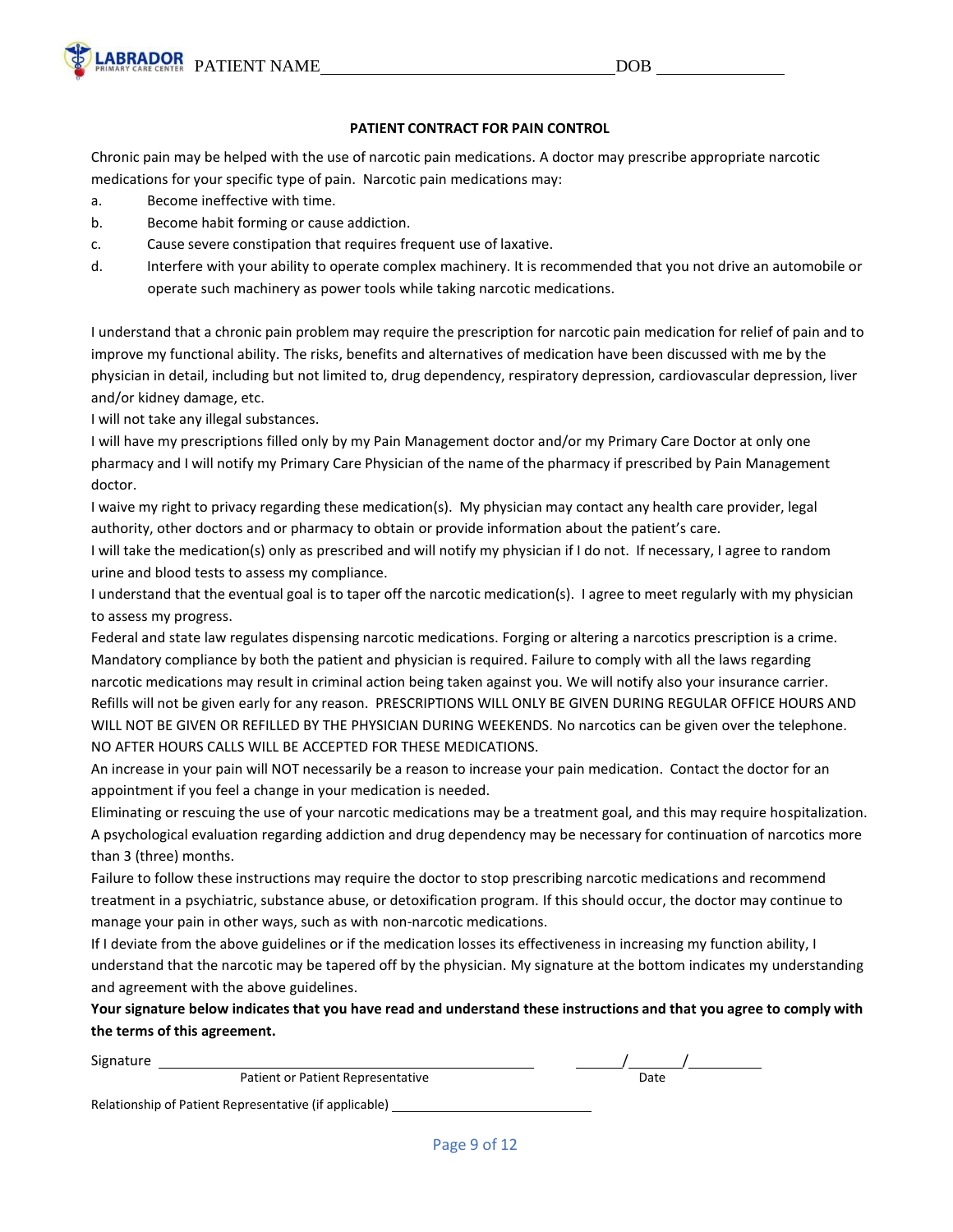

# **ADVANCED DIRECTIVES**

# **What are Advance Directives?**

"Advance Directive" is a general term that refers to your oral or written instructions about your future medical care in the event that you become unable to speak for yourself.

# **What is a living will?**

A living will is a type of advance directive in which you put in writing your wishes about medical treatment should you be unable to communicate your wishes.

# **What is a medical power of attorney?**

A medical power of attorney is a document that lets you appoint someone you trust to make decisions about your medical care if you cannot make those decisions yourself.

# **Why do I need an advance directive?**

Advance Directives give you a voice in decisions about your medical care when you are unconscious or too ill to communicate. As long as you are able to express your own decisions, your advance directives will not be used, and you can accept or refuse any medical treatment. But if you become seriously ill, you may lose the ability to participate in decisions about your own treatment.

# **What happens if I don't have an advance directive?**

In the even that you cannot speak for yourself, health and medical decisions may be made by someone ❑not of your choosing or by the court.

# **Once I make an advance directive, can I cancel it?**

Yes, your advance directive can be cancelled or revoked by you at any time.

# **Who should I talk to about an advance directive?**

Your Primary Care Physician is the best person to answer your questions. Your doctor has the knowledge and cares about you to put your concerns at ease. All the necessary paperwork and information is available at our office. Ask your doctor or see the receptionist.

In order to comply with the Omnibus Budget Reconciliation Act (OBRA) of 1990 and Chapter 765 of the Florida Statutes, please answer the following questions:

# **Declaration to Decline Life-Prolonging Procedure (LIVING WILL)**

- $\Box$  I have made such a declaration (please provide us a copy for our records)
- $\Box$  I have **NOT** made such a declaration

# **Health Care Surrogate**

 $\Box$  I have designated a Health Care Surrogate (please provide us a copy for our records)

 $\Box$  I have **NOT** designated a Health Care Surrogate

#### **Durable Power of Attorney**

- $\Box$  I have appointed a Durable Power of Attorney for Health Care decisions (please provide us a copy for our records)
- $\Box$  I have **NOT** appointed a Durable Power of Attorney for Health Care decisions

I have been provided the above information regarding the PATIENT SELF DETERMINATION ACT:

| Signature |                                                        |      |
|-----------|--------------------------------------------------------|------|
|           | Patient or Patient Representative                      | Date |
|           | Relationship of Patient Representative (if applicable) |      |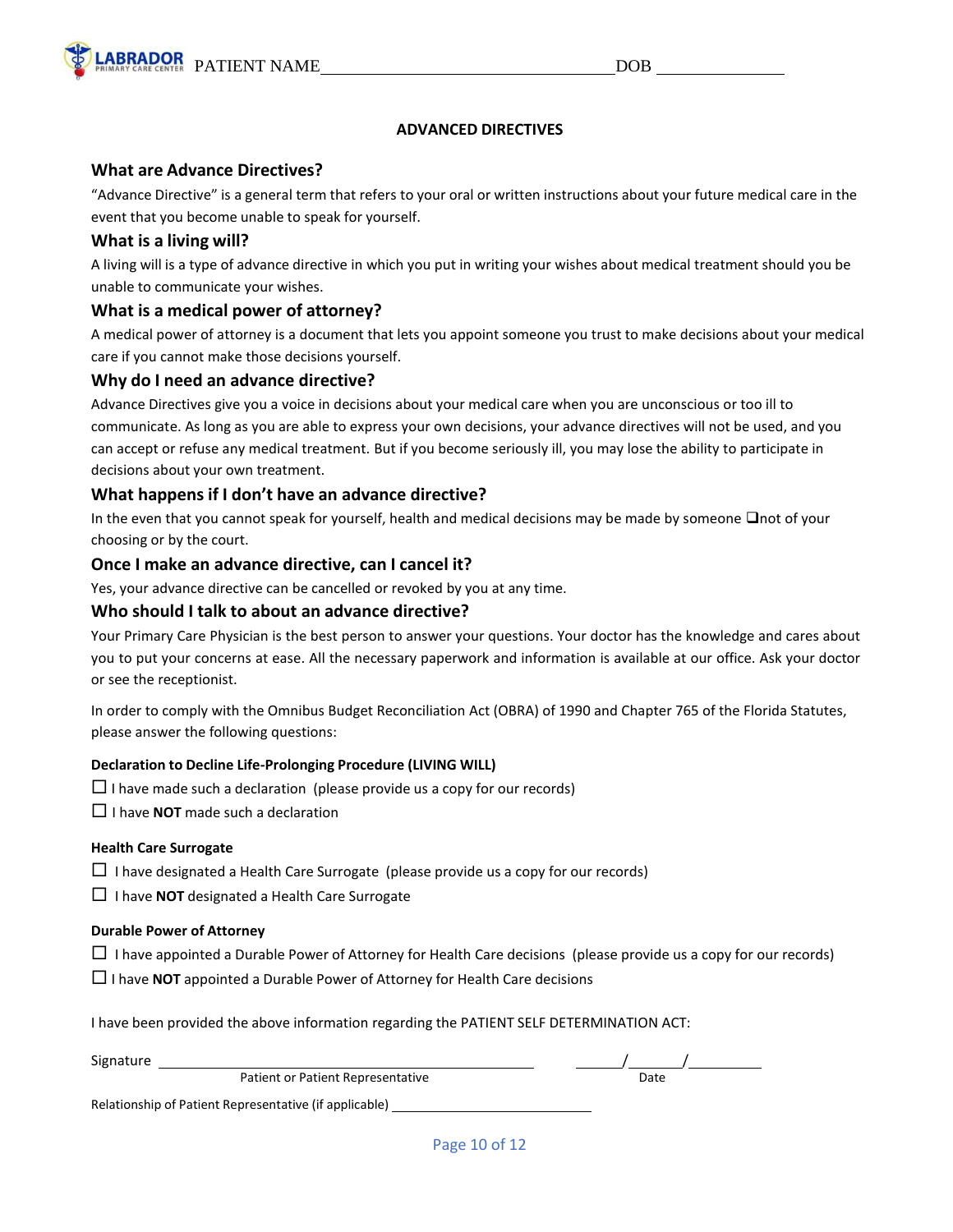

#### **HIPAA NOTICE OF PRIVACY PRACTICES**

#### THIS NOTICE DESCRIBES HOW MEDICAL INFORMATION ABO UT YOU MAY BE USED AND/OR DISCLOSED AND HOW YOU CAN GET

#### **ACCESS TO THIS INFORMATION. PLEASE REVIEW IT CAREFULLY.**

This Notice of Privacy Practices is NOT an authorization. It describes how we, our Business Associates, and their subcontractors may use and disclose your Protected Health Information to carry out treatment, payment, or health care operations, and for other purposes that are permitted or required by law. It also describes your rights to access and control your Protected Health Information. "Protected Health Information" is information that identifies you individually, including demographic information that relates your past, present, or future physical or mental health condition and related health care services.

#### **USES AND DISCLOSURES OF YOUR PROTECTED HEALTH INFORMATION**

We may use and disclose your Protected Health Information in the following situations:

- **Treatment**: We may use or disclose your Protected Health Information to provide medical treatment and/or services in order to manage and coordinate your medical care. For example, we may share your medical information with other physicians and health care providers, DME vendors, surgery centers, hospitals, rehabilitation therapists, home health providers, laboratories, nurse case managers, worker's compensation adjusters, etc. to ensure that the medical provider has the necessary medical information to diagnose and provide treatment to you.
- **Payment:** Your Protected Health Information will be used to obtain payment for your health care services. For example, we will provide your health care plan with the information it requires prior to paying us for the services we have provided to you. This use and disclosure may also include certain activities that your health plan requires prior to approving a service, such as determining benefits eligibility and prior authorization, etc.
- **Health Care Operations:** We may use and disclose your Protected Health Information to manage, operate, and support the business activities of our practice. These activities include, but are not limited to, quality assessment, employee review, licensing, fundraising, and conducting or arranging for other business activities. In addition, we may use a sign-in sheet at the registration desk where you will be asked to sign your name and indicate your physician. We may also call you by name in the waiting room when your physician is ready to see you. We may use or disclose your Protected Health Information, as necessary, to contact you to remind you of your appointment, and inform you about treatment alternatives or other healthrelated benefits and services that may be of interest to you.
- **Minors:** Protected Health Information of minors will be disclosed to their parents or legal guardians, unless prohibited by law.
- **Required by Law:** We will use or disclose your Protected Health Information when required to do so by local, state, federal, and international law.
- **Abuse, Neglect, and Domestic Violence:** Your Protected Health Information will be disclosed to the appropriate government agency if there is belief that a patient has been or is currently the victim of abuse, neglect, or domestic violence and the patient agrees or it is required by law to do so. In addition, your information may also be disclosed when necessary to prevent a serious threat to your health or safety or the health and safety of others to someone who may be able to help prevent the threat.
- **Judicial and Administrative Proceedings:** As sometimes required by law, we may disclose your Protected Health Information for the purpose of litigation to include: disputes and lawsuits; in response to a court or administrative order; response to a subpoena; request for discovery; or other legal processes. However, disclosure will only be made if efforts have been made to inform you of the request or obtain an order protecting the information requested. Your information may also be disclosed if required for our legal defense in the event of a lawsuit.
- Law Enforcement: We will disclose your Protected Health Information for law enforcement purposes when all applicable legal requirements have been met. This includes, but is not limited to, law enforcement due to identifying or locating a suspect, fugitive, material witness or missing person, complying with a court order or warrant, and grand jury subpoena.
- **Coroners and Medical Examiners:** We disclose Protected Health Information to coroners and medical examiners to assist in the fulfillment of their work responsibilities and investigations.
- **Public Health:** Your Protected Health Information may be disclosed and may be required by law to be disclosed for public health risks. This includes: reports to the Food and Drug Administration (FDA) for the purpose of quality and safety of an FDA-regulated product or activity; to prevent or control disease; report births and deaths; report child abuse and/or neglect; reporting of reactions to medications or problems with health products; notification of recalls of products; reporting a person who may have been exposed to a disease or may be at risk of contracting and/or spreading a disease or condition.
- **Health Oversight Activities:** We may disclose your Protected Health Information to a health oversight agency for audits, investigations, inspections, licensures, and other activities as authorized by law.
- **Inmates:** If you are or become an inmate of a correctional facility or under the custody of the law, we may disclose Protected Health Information to the correctional facility if the disclosure is necessary for your institutional health care, to protect your health and safety, or to protect the health and safety of others within the correctional facility.
- **Military, National Security, and other Specialized Government Functions:** If you are in the military or involved in national security or intelligence, we may disclose your Protected Health Information to authorized officials.
- **Immunizations:** We will provide proof of immunizations to a school that requires a patient's immunization record prior to enrollment or admittance of a student in which you have informally agreed to the disclosure for yourself or on behalf of your legal dependent.
- **Worker's Compensation:** We will disclose only the Protected Health Information necessary for Worker's Compensation in compliance with Worker's Compensation laws. This information may be reported to your employer and/or your employer's representative regarding an occupational injury or illness.
- **Practice Ownership Change:** If our medical practice is sold, acquired, or merged with another entity, your protected health information will become the property of the new owner. However, you will still have the right to request copies of your records and have copies transferred to another physician.
- **Breach Notification Purposes:** If for any reason there is an unsecured breach of your Protected Health Information, we will utilize the contact information you have provided us with to notify you of the breach, as required by law. In addition, your Protected Health Information may be disclosed as a part of the breach notification and reporting process.
- **Research:** Your Protected Health Information may be disclosed to researchers for the purpose of conducting research when the research has been approved by an Institutional Review or Privacy Board and in compliance with law governing research.